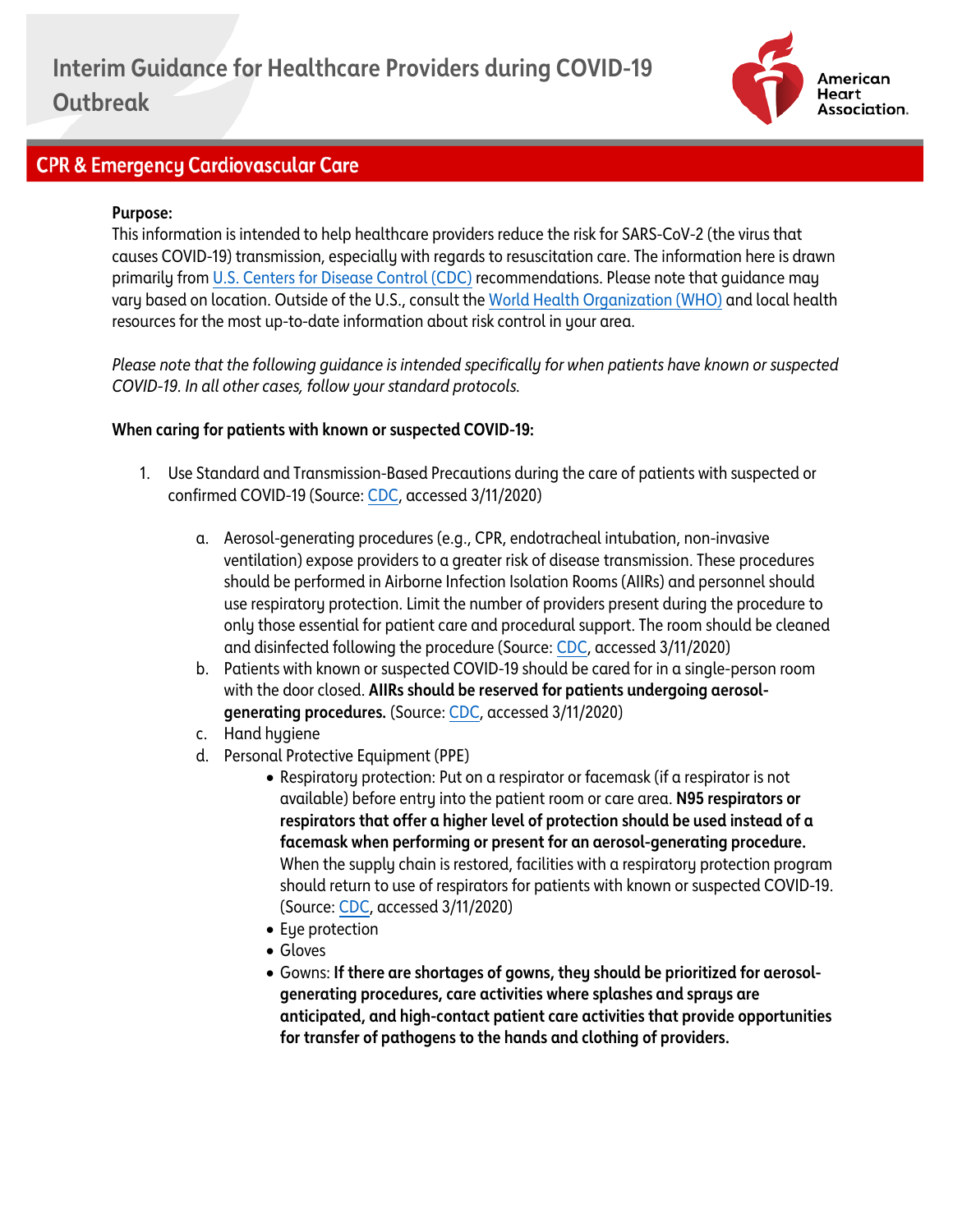

# **CPR & Emergency Cardiovascular Care**

- 2. Additional considerations for aerosol-generating procedures (Sources[: Anesthesia Patient Safety](https://www.apsf.org/news-updates/perioperative-considerations-for-the-2019-novel-coronavirus-covid-19/)  [Foundation](https://www.apsf.org/news-updates/perioperative-considerations-for-the-2019-novel-coronavirus-covid-19/) and [World Federation of Societies of Anesthesiologists,](https://www.wfsahq.org/resources/coronavirus) accessed 3/13/2020)
	- a. If intubation is needed, use rapid sequence intubation with appropriate PPE.
	- b. If possible, avoid procedures which generate aerosols (e.g. bag-valve mask, nebulizers, non-invasive positive pressure ventilation).
- 3. Consider proceeding directly to endotracheal intubation in patients with acute respiratory failure. The use of high-flow nasal oxygenation and mask CPAP or BiPAP should be avoided due to greater risk of aerosol generation.

### **Guidance for EMS and other first responders** (Source[: CDC,](https://www.cdc.gov/coronavirus/2019-ncov/hcp/guidance-for-ems.html) accessed 3/11/2020)

- 1. Emergency medical dispatchers should question callers and determine the possibility that this call concerns a person who may have signs or symptoms and risk factors for COVID-19. The query process should never supersede the provision of pre-arrival instructions to the caller when immediate lifesaving interventions (e.g., CPR or the Heimlich maneuver) are indicated.
- 2. When COVID-19 is suspected in a patient needing emergency transport, prehospital care providers and healthcare facilities should be notified in advance that they may be caring for, transporting, or receiving a patient who may have COVID-19 infection.
- 3. EMS clinician practices should be based on the most up to date COVID-19 clinical recommendations and information from appropriate public health authorities and EMS medical direction. Modifications may include:
	- a. If dispatchers advise that the patient is suspected of having COVID-19, EMS clinicians should follow Standard Precautions, including the use of eye protection, and should put on appropriate PPE before entering the scene. Appropriate PPE includes:
		- Respiratory protection: N95 or higher-level respirator or facemask (if a respirator is not available). **N95 respirators or respirators that offer a higher level of protection should be used instead of a facemask when performing or present for an aerosol-generating procedure.** When the supply chain is restored, fit-tested EMS clinicians should return to use of respirators for patients with known or suspected COVID-19. (Source: [CDC,](https://www.cdc.gov/coronavirus/2019-ncov/hcp/guidance-for-ems.html) accessed 3/11/2020)
		- Eye protection (i.e., goggles or disposable face shield that fully covers the front and sides of the face)
		- A single pair of disposable patient examination gloves
		- Gowns: **If there are shortages of gowns, they should be prioritized for aerosolgenerating procedures, care activities where splashes and sprays are anticipated, and high-contact patient care activities that provide opportunities for transfer of pathogens to the hands and clothing of EMS clinicians (e.g., moving patient onto a stretcher).**